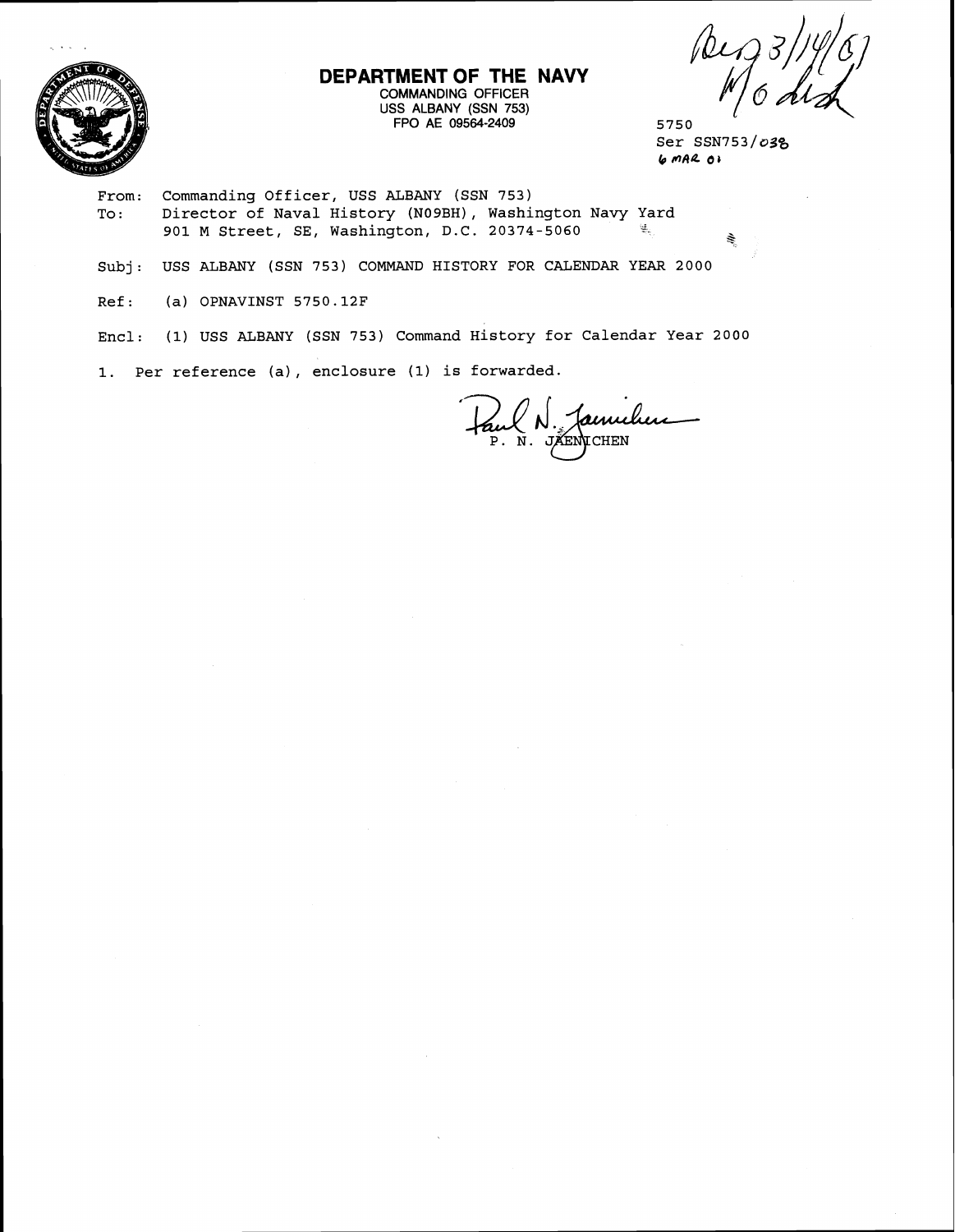#### 1. Command Composition and Organization:

# a. Mission:

**(1)** USS ALBANY (SSN **753)** is the **43rd** ship of the Los Angeles class.

**(2)** The **360** ft long, **6900** ton ship is well equipped to accomplish any assigned mission. Equipped with "State of the Art" highly accurate sensors and weapons control systems, ALBANY is armed with sophisticated MK **48** anti-submarine torpedoes, Advanced Capability (ADCAP) torpedoes, mines, and twelve vertical launch tubes in the bow which carry TOMAHAWK cruise missiles. USS ALBANY carries a complement of **139** crew members **(14** officers and **125** enlisted men).

### b. Organizational Structure

- **(1)** Immediate Senior Commands: Commander, Submarine Force, U.S. Atlantic Fleet-VADM J. Grossenbacher Commander, Submarine Group TWO - RADM J. Padgett, I11 Commander, Submarine Squadron SIX - CAPT Drennan Commanding Officer - CDR Jaenichen
- **(2)** Permanent Duty Station: Norfolk, Virginia

### 2. Chronology:

| 01 JAN - 03 JAN | Holiday Stand down                                      |
|-----------------|---------------------------------------------------------|
| 04 JAN - 09 JAN | Inport Norfolk, VA                                      |
| 10 JAN - 18 JAN | Underway for refresher training                         |
| 18 JAN - 08 MAR | Inport Norfolk, VA                                      |
| 09 MAR - 15 MAR | Underway for predeployment exercise COMPTUEX            |
| 16 MAR - 20 MAR | Inport Port Canaveral Florida                           |
| 21 MAR - 09 APR | Underway                                                |
| 10 APR - 11 APR | Underway for Operational Reactor Safequards Examination |
| 12 APR - 08 MAY | Inport Norfolk VA                                       |
| 09 MAY - 22 MAY | Underway JTFEX 00-2                                     |
| 23 MAY - 25 JUN | Inport Norfolk VA                                       |
| 26 JUN - 05 JUL | Underway for Mediterranean deployment                   |
| 06 JUL - 10 JUL | Inport Gibraltar UK                                     |
| 10 JUL - 13 JUL | Underway                                                |
| 13 JUL - 17 JUL | Inport LaMaddelena Italy for upkeep                     |
| 18 JUL - 21 JUL | Underway                                                |
| 21 JUL - 27 JUL | Inport Toulon France                                    |
| 27 JUL - 29 JUL | Underway                                                |
| 29 JUL - 01 AUG | Inport LaSpezia Italy                                   |
| 01 AUG - 04 AUG | Underway                                                |
| 04 AUG - 16 AUG | Inport LaMaddelena Italy for upkeep                     |
| 16 AUG - 24 AUG | Underway                                                |
| 24 AUG - 28 AUG | Inport Souda Bay Crete                                  |
| 28 AUG - 30 OCT | Underway                                                |
| 30 OCT - 03 NOV | Inport Naples Italy                                     |
| 03 NOV - 22 NOV | Underway                                                |
| 22 NOV - 04 DEC | Inport LaMaddelena Italy for upkeep                     |
| 04 DEC - 21 DEC | Underway                                                |
| 21 DEC - 31 DEC | Inport Norfolk VA for post deployment standdown         |